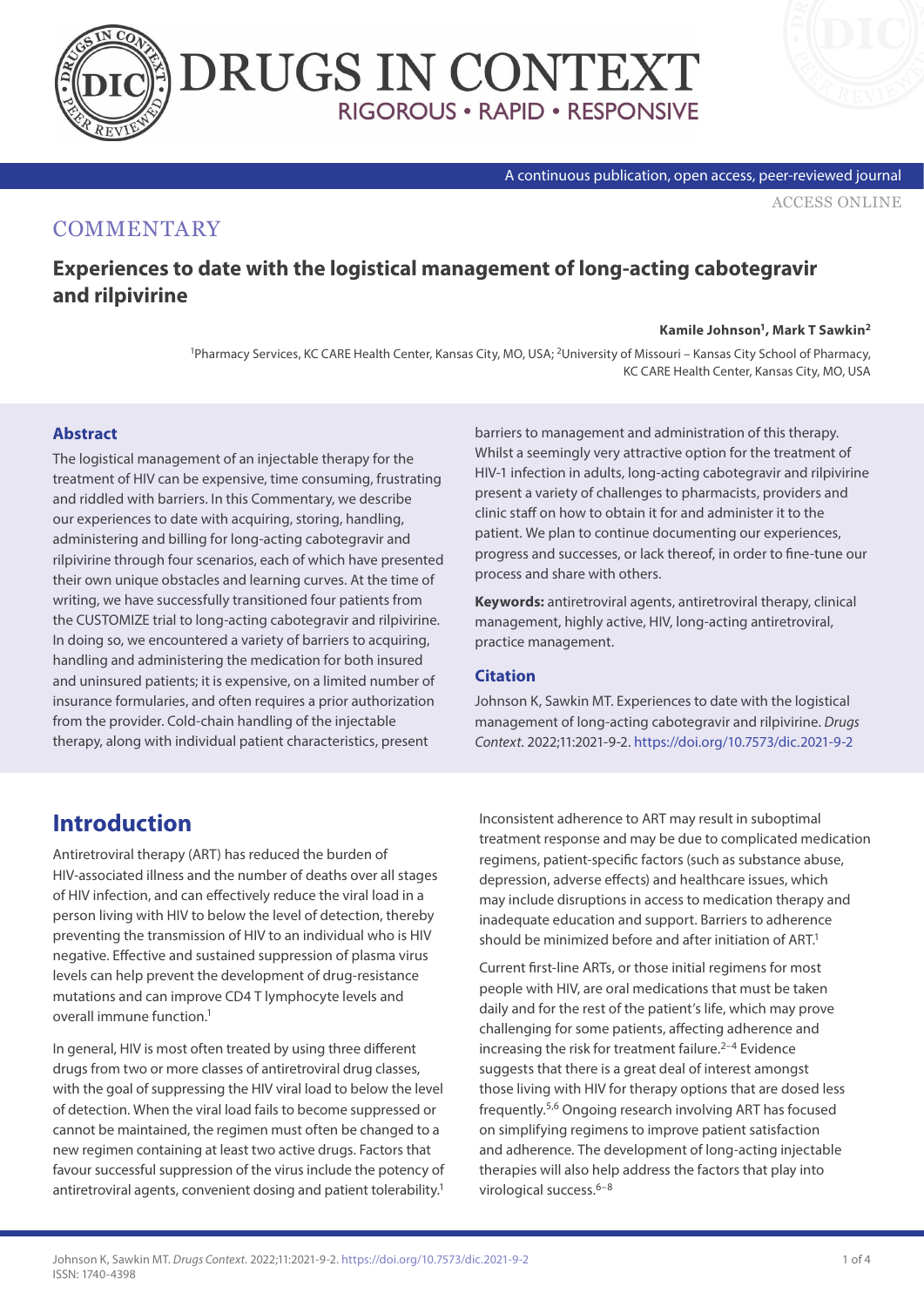CABENUVA\* (cabotegravir extended-release injectable suspension; rilpivirine extended-release injectable suspension), copackaged for intramuscular use, was approved by the FDA on January 21, 2021.9,10 The long-acting injectable portion of this treatment consists of two parts: an initiation dose for 1 month followed by the continuation dose monthly thereafter. The initiation dose is 600 mg (3 mL) of cabotegravir and 900 mg (3 mL) of rilpivirine, each of which is given in the gluteal muscle on opposite sides of the body or 2 cm apart on the same side. The continuation dose is 400 mg (2 mL) of cabotegravir and 600 mg (2 mL) of rilpivirine also given in the gluteal muscle on opposite sides of the body or 2 cm apart on the same side. The injections are administered in the healthcare practitioner's office.<sup>10</sup>

Long-acting cabotegravir and rilpivirine are indicated as a full and complete regimen for the treatment of HIV-1 infection in adults to replace the current regimen in those whose viral load is suppressed (HIV-1 RNA less than 50 copies per mL) on a stable regimen without evidence of treatment failure and with no known or suspected resistance to either medication. Prior to initiating treatment with long-acting cabotegravir and rilpivirine, an oral lead-in dose of cabotegravir 30-mg and rilpivirine 25-mg oral tablets should be used for at least 28 days to assess tolerability of both medications.10

HIV treatment has evolved from inconvenient regimens that were quite difficult to adhere to due to high pill burden, dosing frequency, intolerable toxicities, food requirements, drug interactions, insufficient viral suppression and higher risks for drug resistance, to much more manageable one- to twotablet, once-daily regimens.<sup>11</sup> Now, with the advent of longacting injectable ART, HIV treatment may become even more convenient for many patients.

## **Commentary**

Patient excitement around this treatment is palpable; there is no pill burden after the first month, stigma may be reduced by not being reminded daily of the condition by the act of taking a pill, and privacy is enhanced as it will not be necessary to hide medication from friends and family. Provider excitement is high as well with the anticipation of improved patient satisfaction, increased medication therapy adherence and sustained HIV viral load suppression.

As a clinical trial site for long-acting cabotegravir and rilpivirine, KC CARE Health Center (KC CARE) experienced a sneak peek of what to expect once it received full FDA approval in terms of patient response and adherence to injectable treatment for HIV. Whilst it has been thrilling to anticipate the transition of patients from oral ART to injectable therapies, and ultimately increase adherence and improve outcomes, what the clinical trial did not prepare providers for were the piles of denied insurance claims, appeal letters, clinician burnout and workflow that does not necessarily 'flow'.

At KC CARE, many patients are underinsured or uninsured and it would be cost prohibitive for them to access long-acting cabotegravir and rilpivirine for the treatment of HIV. Through their ViiVConnect Patient Assistance Program (ViiVConnect PAP), ViiV Healthcare (the manufacturer of long-acting cabotegravir and rilpivirine) offers these medicines at no cost to patients who qualify based on financial or other criteria. Below, we describe a variety of scenarios regarding the access, storage, administration, and billing for long-acting cabotegravir and rilpivirine that we have encountered thus far.

## Scenario 1

The patient is uninsured and meets income requirements for the ViiVConnect PAP.

- **Solution:** Nursing and pharmacy staff help complete the ViiVConnect PAP application for long-acting cabotegravir and rilpivirine on behalf of patients. Patient placed on ViiVConnect PAP.
- **Concern:** The ViivConnect PAP could end and then the patient may need to transition back to oral medication, creating confusion and frustration for the patient. This scenario is unlikely but not impossible.

This scenario is surprisingly the easiest process and the best bet from an administrative standpoint. If patients meet the income requirements, ViiV Healthcare ships the medications from a pharmacy of their choice to the provider's office. Staff can then schedule the patient for an appointment for their injection.

## Scenario 2

The patient is insured, but long-acting cabotegravir and rilpivirine are not covered by insurer.

- **Solution:** The ViiVConnect PAP currently provides a bridge programme for approximately 1 year.
- **Concern:** If, after 1 year, long-acting cabotegravir and rilpivirine are not on the patient's insurance formulary, the patient may need to transition back to oral medications, again creating confusion and frustration for the patient.

This scenario is feasible, but the approval process can be a nightmare. We have experienced pharmacy benefits managers (PBMs) not wanting to share information about coverage with ViiVConnect, resulting in having to work directly with the PBM, which presents complications. One of the largest PBMs was not even aware of the oral therapy lead-in period. For one patient, we spent an hour on the phone with the PBM only to obtain a denial. The aim of completing the ViiVConnect PAP form was to limit the leg work to obtain approval. In this case,

**<sup>\*</sup>**Research Triangle Park, NC: ViiV Healthcare; 2021.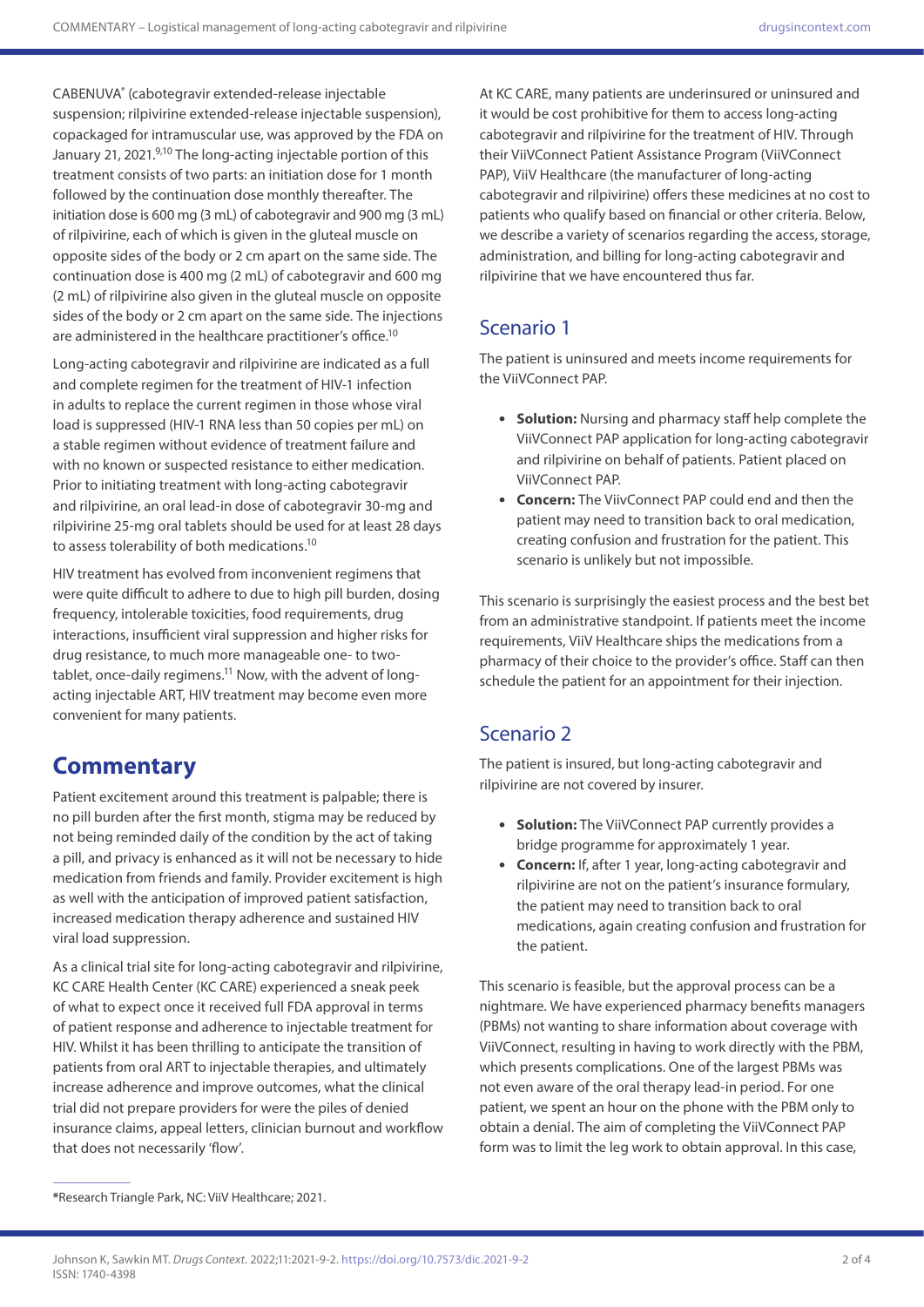we completed twice the amount of paperwork and still had zero medicine in hand. We are currently still waiting on bridge approval for this patient.

### Scenario 3

Long-acting cabotegravir and rilpivirine are only covered through the patient's medical benefit.

- **Solution:** 'Buy-and-bill' the patient's doctor buys the medication and has it delivered to their office to inject and then bills the patient's insurance for the medication and administration. We have had one patient where this has worked, and the patient was ultimately responsible for a US\$600.00 co-pay.
- **Concern:** This can be quite cost prohibitive for organizations to invest money upfront to carry this inventory whilst there is little to no reimbursement for product, and the administrative cost can be higher than reimbursement for administration.

This scenario is not really an option for us at our Federally Qualified Health Center. Financial constraints make it precarious to purchase this multithousand-dollar medication up front and keep stocked without the reassurance of reimbursement. Doctors' offices often do not even want to stock vaccines because of the convenience that pharmacies offer. Pharmacies are accustomed to managing inventory and inventory cost and are more than capable of administering the injection. Whilst providers are capable of Buy-and-Bill, it may not be feasible for providers to increase staff, clinical services and refrigerator space to provide monthly injections to patients they are currently accustomed to seeing only once or twice per year. Currently, some aftermarket studies are looking at administering long-acting cabotegravir and rilpivirine injections every 2 months; however, that is still more than double the number of appointments for a single patient in 1 year following current standards of practice.

### Scenario 4

Long-acting cabotegravir and rilpivirine are covered through the patient's pharmacy benefit plan but require prior authorization.

- **Solution:** Complete prior authorization on behalf of the patient.
- **Concern:** Insurance may deny the medication due to lack of medical necessity and the medication can only be dispensed by a limited number of pharmacies. Additionally, pharmacies need to be able to manage the cold-chain handling of these products — the medication is kept refrigerated, lending itself to a limited shelf life. Additionally, licensure limitations on if or how a pharmacist may administer the medication to the patient

can vary by state, with most patients needing to receive their injection by a nurse, physician or another provider at a medical office visit.

This scenario is the game changer from the authors' point of view, with pharmacists anticipating and advocating for provider status.

# **Discussion**

Most of what has been described here has been worked out by and is second nature to specialty pharmacy teams and can be performed at the community pharmacy level. Pharmacists started performing COVID-19 testing in community pharmacy drive-through lanes and administering COVID-19 vaccines in community pharmacies in less than a year. The challenges seen here are no different than when any new medication hits the market; it is expensive, on limited formularies and requires prior authorization. As pharmacists, we hope that coverage will be expanded because it is the right thing to do for patients living with HIV. However, getting the medication to the medical office securely, timely and within its temperature constraints presents new challenges in the world of HIV treatment. Aside from the monthly visits and additional workflow measures mentioned in Scenario 3, what also needs to be considered and can complicate workflow is what happens when the patient falls out of care and the medication needs to be returned to stock so that insurance companies are not on the hook paying for a medication that was not used. We cannot return the drug to the pharmacy; it has already been dispensed; this is wasteful healthcare spending. Additionally, PBMs could deny future refills if they observe non-compliance upon review of fill history. We experienced this with hepatitis C treatment, and we were required to complete additional prior authorizations when the patient returned to care.

Ideally, we would dispense the oral lead-in medication and the injection at the community pharmacy level and allow pharmacists to provide the injection on site. This would be a novel form of delivery for pharmacists because, historically, we have not been injecting into the gluteal muscle at the community pharmacy level; however, we are more than capable. Yes, there will still be prior authorizations and price overrides but that is beyond the scope of this article. This option mitigates additional visits to the medical office and places the management of patient medications and dispensing back into the hands of the pharmacist.

As of the writing of this article, we successfully have four patients on treatment following their completion of the clinical trial. We have experienced each scenario described earlier and, whilst the learning curve has been steep, it has been a rewarding experience to see patients receive this treatment.

The authors of this article plan to continue to document our experiences, progress and obstacles encountered along the way and hope to share that information in the near future.